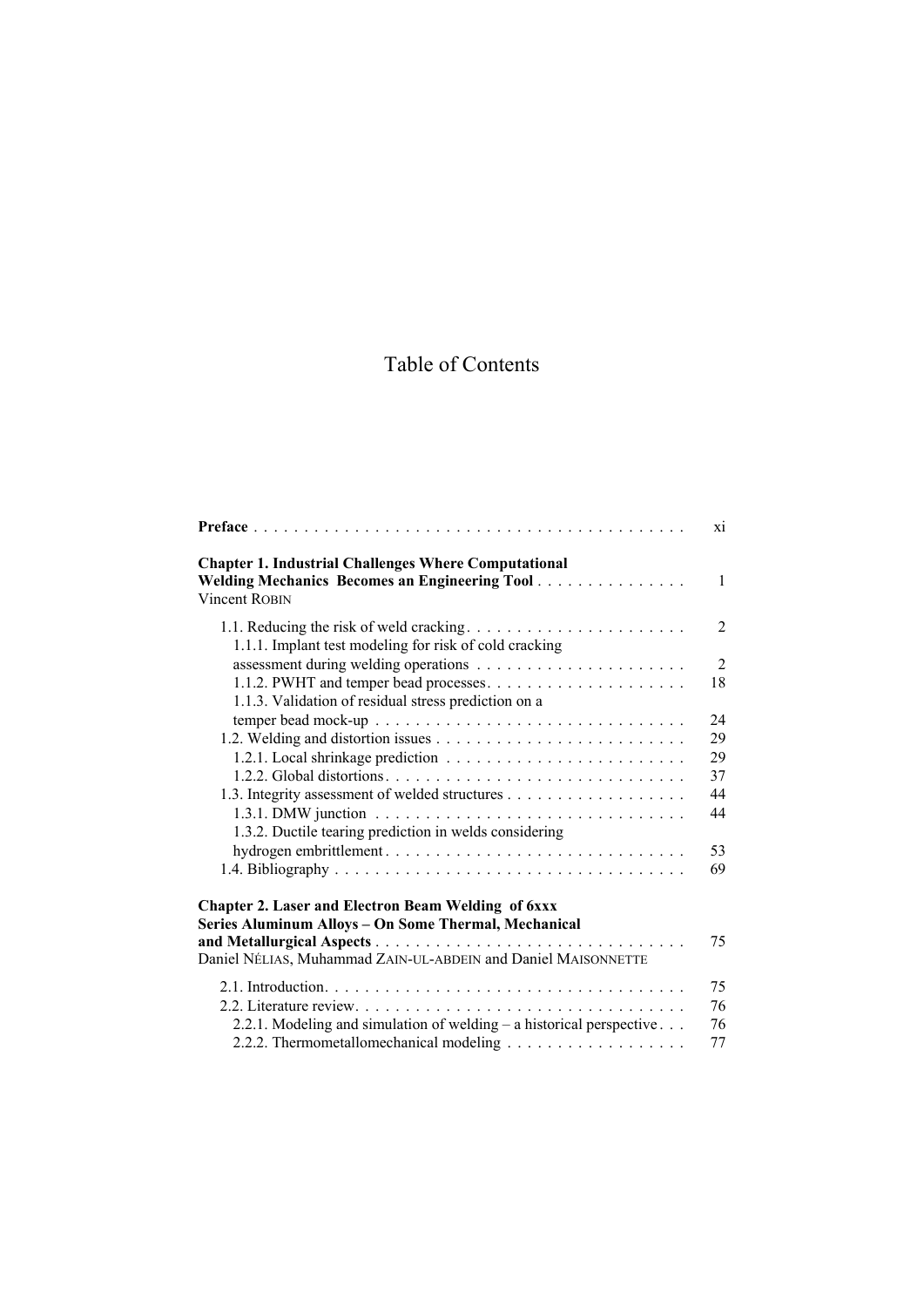## vi Thermomechanical Industrial Processes

|                                                                    | 88  |
|--------------------------------------------------------------------|-----|
| 2.2.4. Heat source modeling and boundary conditions                | 90  |
|                                                                    | 93  |
| 2.3. Laser beam welding of AA 6056-T4 plates                       | 94  |
|                                                                    | 94  |
|                                                                    | 94  |
|                                                                    | 94  |
|                                                                    | 94  |
|                                                                    | 98  |
|                                                                    | 101 |
|                                                                    | 114 |
|                                                                    | 119 |
| 2.4. Electron beam welding of AA 6061-T6 plates                    | 120 |
|                                                                    | 120 |
|                                                                    | 120 |
|                                                                    | 121 |
| 2.4.4. Numerical simulation – heat transfer analysis of EBW.       | 121 |
|                                                                    | 123 |
|                                                                    | 127 |
| 2.4.7. Findings of thermomechanical characterization               | 131 |
|                                                                    | 133 |
|                                                                    | 136 |
|                                                                    | 146 |
|                                                                    | 147 |
|                                                                    |     |
| <b>Chapter 3. Finite Element Modeling of Friction Stir Welding</b> | 155 |
| Eric FEULVARCH, Jean-Christophe ROUX and Jean-Michel BERGHEAU      |     |
|                                                                    |     |
|                                                                    | 155 |
|                                                                    | 156 |
|                                                                    | 156 |
|                                                                    | 158 |
|                                                                    | 162 |
|                                                                    | 163 |
|                                                                    | 164 |
|                                                                    | 166 |
|                                                                    | 169 |
| 3.4. Numerical simulation of thermomechanical couplings            | 170 |
|                                                                    | 170 |
|                                                                    | 172 |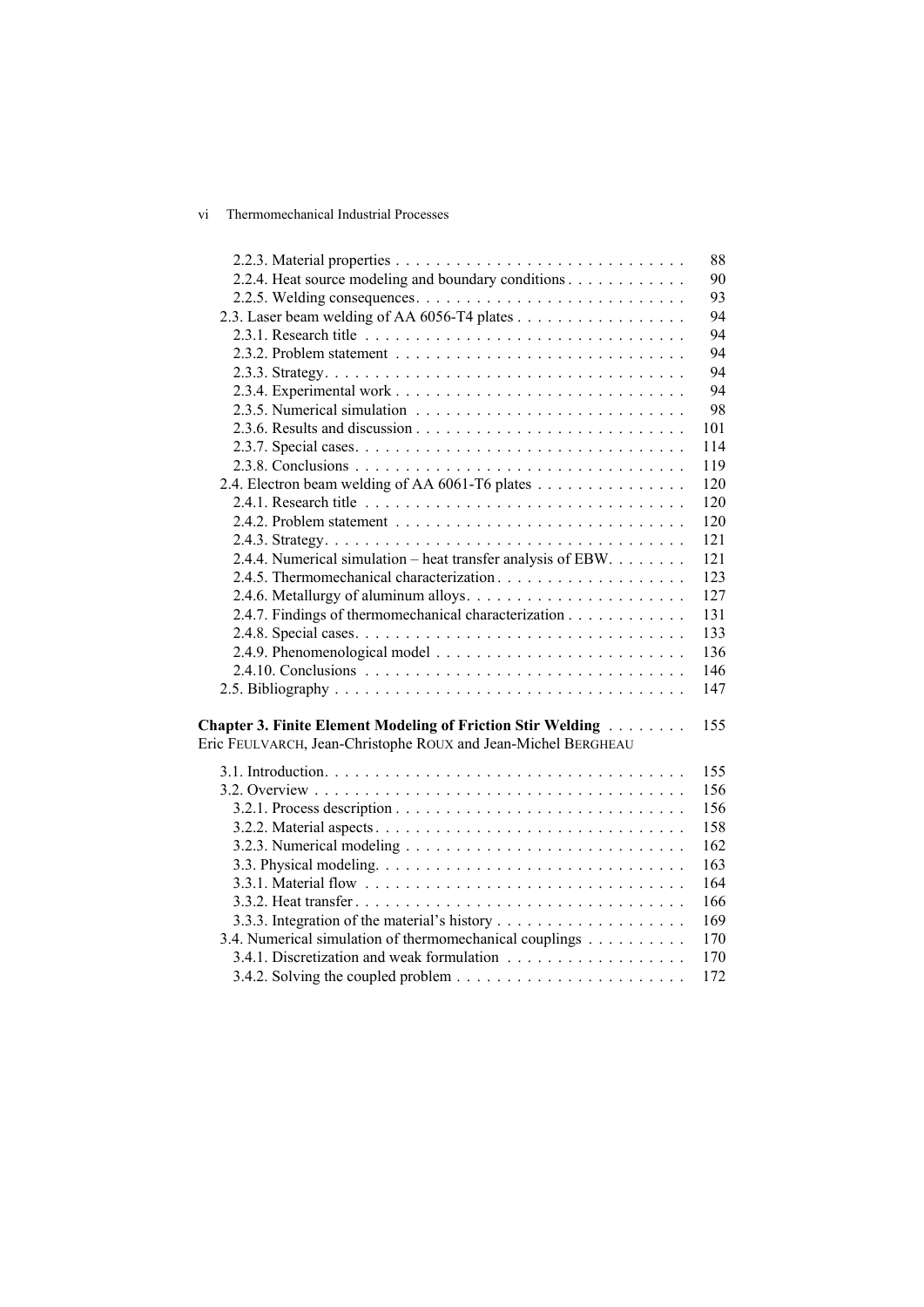Table of Contents vii

| 3.5.1. Simulation for tools with axisymmetric geometry.                                                                                                                                                                               | 173<br>173               |
|---------------------------------------------------------------------------------------------------------------------------------------------------------------------------------------------------------------------------------------|--------------------------|
| 3.5.2. Pins with complex geometry: a moving mesh strategy                                                                                                                                                                             | 178<br>184               |
| <b>Chapter 4. Material Removal Processes by Cutting and</b><br>Abrasion: Numerical Methodologies, Present Results and Insights<br>Hédi HAMDI, Frédéric VALIORGUE and Tarek MABROUKI                                                   | 187                      |
|                                                                                                                                                                                                                                       | 187                      |
| 4.2. Methodologies for the cutting process study                                                                                                                                                                                      | 189                      |
|                                                                                                                                                                                                                                       | 189                      |
|                                                                                                                                                                                                                                       | 191                      |
|                                                                                                                                                                                                                                       | 207                      |
| 4.3. Methodologies for the study of process affectations.                                                                                                                                                                             | 211                      |
|                                                                                                                                                                                                                                       | 212                      |
|                                                                                                                                                                                                                                       | 215                      |
|                                                                                                                                                                                                                                       | 230                      |
|                                                                                                                                                                                                                                       | 239                      |
| <b>Chapter 5. Finite Element Approach to the Sintering</b><br>Julien BRUCHON and Daniel PINO MUÑOZ<br>5.1. A description of the sintering process at the grain scale<br>5.2. Continuum thermodynamics framework for lattice diffusion | 247<br>247<br>250<br>251 |
| 5.2.2. Balance of energy and imbalance of entropy                                                                                                                                                                                     | 252                      |
| 5.2.3. Imbalance of free energy $\ldots \ldots \ldots \ldots \ldots \ldots \ldots$                                                                                                                                                    | 253                      |
| 5.2.4. Constitutive laws for atom-vacancy binary mixture                                                                                                                                                                              | 254                      |
| 5.3. Modeling diffusion phenomena in a simulation                                                                                                                                                                                     |                          |
|                                                                                                                                                                                                                                       | 258                      |
|                                                                                                                                                                                                                                       | 259                      |
|                                                                                                                                                                                                                                       | 261                      |
|                                                                                                                                                                                                                                       | 263<br>263               |
| 5.4.1. Standard level-set method                                                                                                                                                                                                      | 265                      |
|                                                                                                                                                                                                                                       | 268                      |
| 5.4.3. Numerical strategy for interface capturing                                                                                                                                                                                     | 269                      |
|                                                                                                                                                                                                                                       | 272                      |
| 5.5.1. Level-set formulation of surface diffusion                                                                                                                                                                                     | 272                      |
|                                                                                                                                                                                                                                       | 273                      |
|                                                                                                                                                                                                                                       | 275                      |
| 5.5.4. Sintering between two grains. $\dots \dots \dots \dots \dots \dots \dots \dots \dots$                                                                                                                                          | 275                      |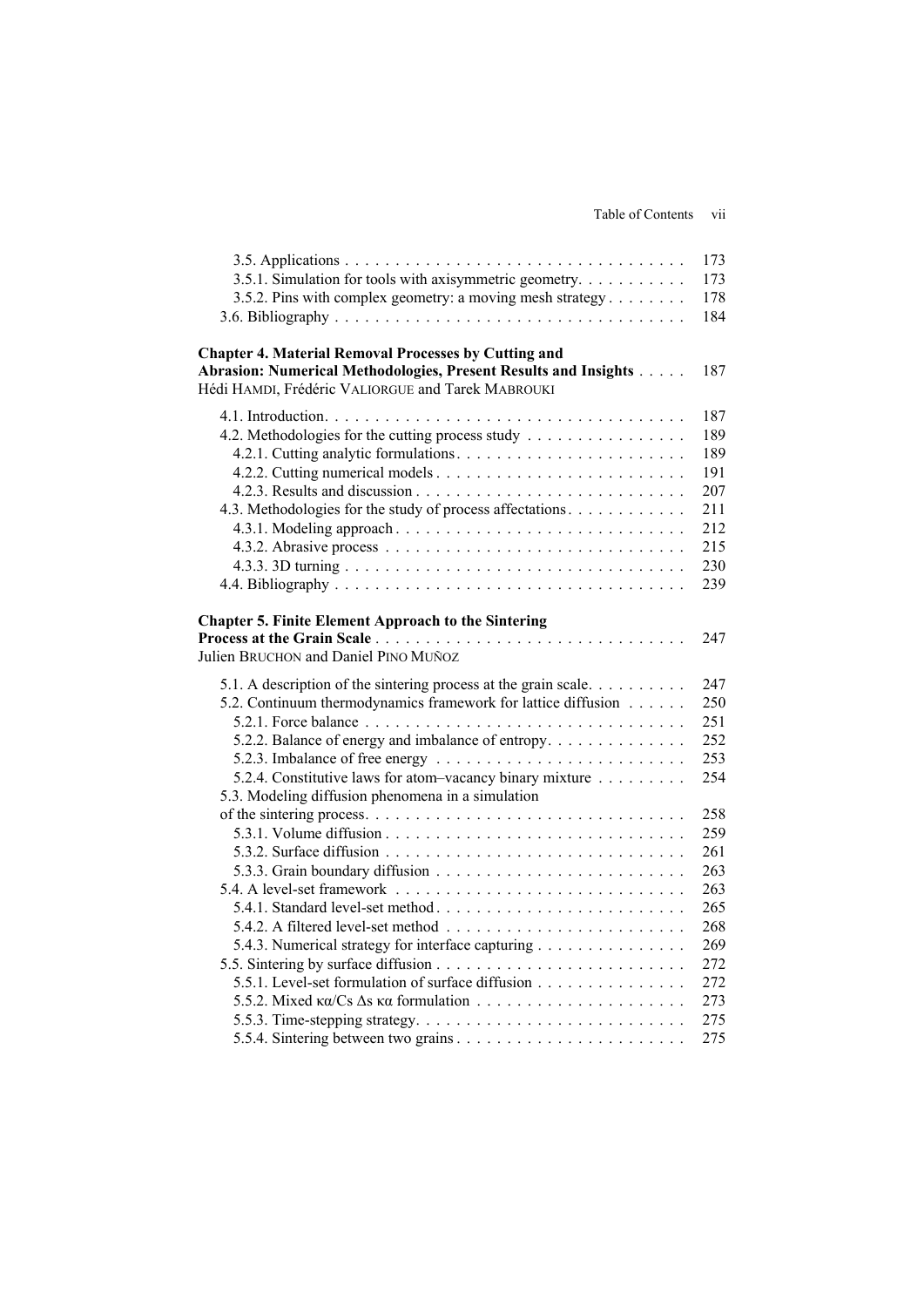## viii Thermomechanical Industrial Processes

| 5.6.1. Mechanical problem: elastic solid – low viscous fluid coupling                                                                                                | 279<br>280 |
|----------------------------------------------------------------------------------------------------------------------------------------------------------------------|------------|
|                                                                                                                                                                      | 283        |
|                                                                                                                                                                      | 287        |
|                                                                                                                                                                      | 288        |
|                                                                                                                                                                      | 288        |
|                                                                                                                                                                      | 291        |
|                                                                                                                                                                      |            |
|                                                                                                                                                                      | 292        |
| 5.7.2. Coupling surface and volume diffusion routes.                                                                                                                 | 293        |
|                                                                                                                                                                      | 293        |
| 5.7.4. Sintering of a granular packing                                                                                                                               | 295        |
|                                                                                                                                                                      | 298        |
|                                                                                                                                                                      | 300        |
| <b>Chapter 6. Scratch-Based Residual Stress Field by Scratch-Based</b><br><b>Surface Mechanical Treatments (Superfinishing, Polishing and</b><br>Guillaume KERMOUCHE | 305        |
|                                                                                                                                                                      | 305        |
| 6.2. Numerical investigation of the scratch-induced residual stress field                                                                                            | 307        |
| 6.3. Application to the roller burnishing process.                                                                                                                   | 309        |
|                                                                                                                                                                      | 311        |
| 6.5. Application to the abrasive flow machining process.                                                                                                             | 314        |
| 6.6. Toward the extension to oblique impacts and shot peening?                                                                                                       | 315        |
|                                                                                                                                                                      | 317        |
|                                                                                                                                                                      | 318        |
|                                                                                                                                                                      | 318        |
|                                                                                                                                                                      |            |
| <b>Chapter 7. Simulation of the Cold Spray Deposition Process for</b>                                                                                                |            |
| Aluminum and Copper using Lagrangian, ALE and CEL Methods.<br>Daniel NÉLIAS, Jing XIE, Hélène WALTER-LE BERRE, Yuji ICHIKAWA and<br>Kazuhiro OGAWA                   | 321        |
|                                                                                                                                                                      | 321        |
|                                                                                                                                                                      | 323        |
|                                                                                                                                                                      | 323        |
|                                                                                                                                                                      | 325        |
|                                                                                                                                                                      | 327        |
|                                                                                                                                                                      | 327        |
|                                                                                                                                                                      | 337        |
|                                                                                                                                                                      | 339        |
|                                                                                                                                                                      | 343        |
|                                                                                                                                                                      |            |